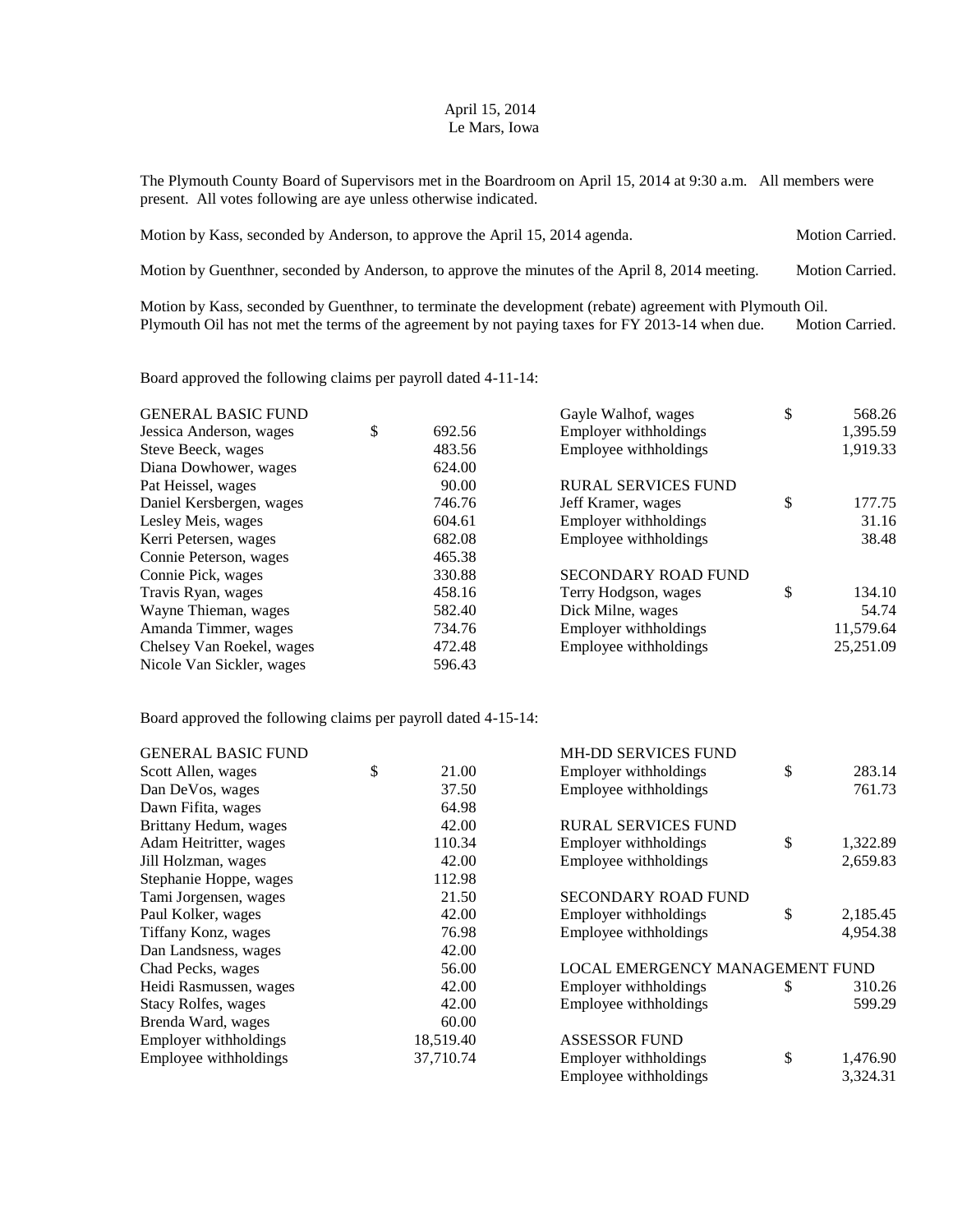Board approved the following claims per warrant register dated 4-15-2014:

| GENERAL BASIC FUND |  |  |  |
|--------------------|--|--|--|
|                    |  |  |  |
|                    |  |  |  |

| \$<br>Akron Hometowner, publications                 | 323.79    | Premier, phone                             | 1,120.45  |
|------------------------------------------------------|-----------|--------------------------------------------|-----------|
| AmSan, supplies                                      | 663.48    | Presto-X-co, pest control                  | 46.57     |
| Aramark, floor mats                                  | 255.31    | Primebank, file charge                     | 7.50      |
| Nick Beeck, fuel                                     | 24.01     | Quality Lawn, snow removal                 | 70.00     |
| Steve Beeck, supplies                                | 5.00      | Northwest REC, electric                    | 776.46    |
| Bekins Fire, extinguisher services                   | 179.80    | Remsen Bell, publications                  | 212.38    |
| Bomgaars, misc. expenses                             | 185.38    | Remsen Quasquinentennial, parade fee       | 15.00     |
| Branum Oil, repairs                                  | 106.00    | Rental, Sales & Service, chainsaw repair   | 32.50     |
| Brooks-Jeffrey Marketing, website hosting            | 1,200.00  | RJ Thomas MFG, dispensers                  | 110.00    |
| Car-Go Express, fuel                                 | 278.04    | Route 3 Tire, repairs                      | 36.50     |
| CBM Food, inmate meals                               | 3,329.80  | Sapp Bros, fuel                            | 3,582.60  |
| Central Iowa Dist, custodial supplies                | 1,085.45  | Sharon's Embroidery, uniforms              | 117.80    |
| Century Link, phone                                  | 37.70     | Sherwin Williams, paint                    | 87.77     |
| DeJager Plumbing, repairs                            | 1,602.56  | Shelly Sitzmann, cell phone allowance      | 60.00     |
| Dept of Public Safety, gun permits                   | 380.00    | Southern Sioux Co Rural, water             | 53.25     |
| Victoria DeVos, reimburse misc. expenses             | 256.09    | Staples, paper                             | 32.58     |
| Dirks Hardware, cable gate materials                 | 71.85     | Star Energy, propane                       | 200.00    |
| Diana Dowhower, reimburse misc. expenses             | 145.58    | Stephens-Peck, title book service          | 85.00     |
| Farmers Coop-Hinton, diesel fuel                     | 300.51    | Susemihl's Uptown, tire repair             | 19.50     |
| Fastenal, supplies                                   | 154.86    | Thomson West, court library                | 1,189.80  |
| Stacey Feldman, cell phone allow. & supplies 270.68  |           | Tool Depot, sander pad                     | 17.75     |
| Floyd Valley Hosp, 4 <sup>th</sup> qtr public health | 28,878.75 | Total Sales, repairs                       | 198.33    |
| Forestry Suppliers, supplies                         | 428.28    | U.S. Postal Service, stamps                | 476.00    |
| Frontier, phone                                      | 189.61    | U.S. Cellular, cell phone service          | 44.68     |
| Glenn's Copier, copy count                           | 334.06    | Van's Sanitation, garbage pickup           | 208.82    |
| Hardware Hank, supplies                              | 3.39      | Verizon, cell phone service                | 669.00    |
| ICIT, midyear conference                             | 500.00    | Wagner Auto, vehicle parts                 | 350.97    |
| Indoff, supplies                                     | 29.47     | Wireless World, cell phone replacement     | 155.28    |
| Iowa D.O.T., salvage certificates                    | 60.00     | Woodbury Co Conservation, bird program     | 16.00     |
| Iowa Outdoors, subscription                          | 12.00     | NW Iowa YES Center, juvenile shelter care  | 377.25    |
| Iowa Sec. of State, NCOA cards                       | 233.67    |                                            |           |
| ISU Extension, township training                     | 1,500.00  | MH-DD SERVICES FUND                        |           |
| Jack's Uniforms, uniforms                            | 79.90     | Hope Haven, psych treatment<br>\$          | 161.50    |
| Jeneary Dental, inmate dental services               | 248.00    | Life Skills Training, voc/day workshop     | 5,230.00  |
| Jamie Jorgensen, transcript                          | 12.50     | Mallard View, comm. based settings         | 1,306.03  |
| Kingsley News, publications                          | 212.38    | Plains Area Mental Hlth, outpatient trtmt. | 1,180.00  |
| Trish Kunkel, cleaning services                      | 1,360.00  | Ply Co Sheriff, transports                 | 727.60    |
| L.G. Everist, aggregate                              | 140.43    | Pride Group, comm. based settings          | 15,333.04 |
| Lampert Lumber, trim board & screws                  | 441.35    | Willow Heights, comm. based settings       | 1,643.00  |
| City of LeMars, utilities                            | 338.57    |                                            |           |
| LeMars Daily Sentinel, publications                  | 443.76    | RURAL SERVICES BASIC FUND                  |           |
| LeMars Postmaster, postage                           | 444.91    | LeMars Daily Sentinel, legal notice \$     | 18.13     |
| Menards, palm sander & gutter parts                  | 74.04     | Ply Co Solid Waste, assessment/hauling     | 16,088.93 |
| Meylor Chiropractor, physical                        | 65.00     | Van's Sanitation, recycling hauling        | 60.00     |
| MidAmerican Energy, utilities                        | 7,119.01  |                                            |           |
| Moore Medical, supplies                              | 38.92     | <b>LOCAL OPTION SALES TAX FUND</b>         |           |
| MPH Industries, vehicle radar equipment              | 69.57     | Council on Sexual Assault, grant<br>\$     | 2,732.51  |
| Mr. Muffler, service                                 | 219.75    | Plymouth Co Fair Board, grant              | 13,333.00 |
| O.C. Sanitation, garbage pickup                      | 109.20    | Project Lifesaver, grant                   | 1,256.89  |
| Office Elements, copier contract                     | 28.64     |                                            |           |
| Office Systems, copier contract                      | 175.00    | CO. ATT'Y COLLECTION INCENTIVE FUND        |           |
| Shawn Olson, misc. computer supplies                 | 304.10    | Darin Raymond, court chambers supplies \$  | 241.54    |
| Ply Co Board of Health, pass thru grant              | 4,203.00  |                                            |           |
| Ply Co Sheriff, fees                                 | 923.48    |                                            |           |
|                                                      |           |                                            |           |

| <b>GENERAL BASIC FUND</b>                            |           | Ply Co Treasurer, flex benefit reimb. \$   | 254.08    |
|------------------------------------------------------|-----------|--------------------------------------------|-----------|
| \$<br>Akron Hometowner, publications                 | 323.79    | Premier, phone                             | 1,120.45  |
| AmSan, supplies                                      | 663.48    | Presto-X-co, pest control                  | 46.57     |
| Aramark, floor mats                                  | 255.31    | Primebank, file charge                     | 7.50      |
| Nick Beeck, fuel                                     | 24.01     | Quality Lawn, snow removal                 | 70.00     |
| Steve Beeck, supplies                                | 5.00      | Northwest REC, electric                    | 776.46    |
| Bekins Fire, extinguisher services                   | 179.80    | Remsen Bell, publications                  | 212.38    |
| Bomgaars, misc. expenses                             | 185.38    | Remsen Quasquinentennial, parade fee       | 15.00     |
| Branum Oil, repairs                                  | 106.00    | Rental, Sales & Service, chainsaw repair   | 32.50     |
| Brooks-Jeffrey Marketing, website hosting            | 1,200.00  | RJ Thomas MFG, dispensers                  | 110.00    |
| Car-Go Express, fuel                                 | 278.04    | Route 3 Tire, repairs                      | 36.50     |
| CBM Food, inmate meals                               | 3,329.80  | Sapp Bros, fuel                            | 3,582.60  |
| Central Iowa Dist, custodial supplies                | 1,085.45  | Sharon's Embroidery, uniforms              | 117.80    |
| Century Link, phone                                  | 37.70     | Sherwin Williams, paint                    | 87.77     |
| DeJager Plumbing, repairs                            | 1,602.56  | Shelly Sitzmann, cell phone allowance      | 60.00     |
| Dept of Public Safety, gun permits                   | 380.00    | Southern Sioux Co Rural, water             | 53.25     |
| Victoria DeVos, reimburse misc. expenses             | 256.09    | Staples, paper                             | 32.58     |
| Dirks Hardware, cable gate materials                 | 71.85     | Star Energy, propane                       | 200.00    |
| Diana Dowhower, reimburse misc. expenses             | 145.58    | Stephens-Peck, title book service          | 85.00     |
| Farmers Coop-Hinton, diesel fuel                     | 300.51    | Susemihl's Uptown, tire repair             | 19.50     |
| Fastenal, supplies                                   | 154.86    | Thomson West, court library                | 1,189.80  |
| Stacey Feldman, cell phone allow. & supplies 270.68  |           | Tool Depot, sander pad                     | 17.75     |
| Floyd Valley Hosp, 4 <sup>th</sup> qtr public health | 28,878.75 | Total Sales, repairs                       | 198.33    |
| Forestry Suppliers, supplies                         | 428.28    | U.S. Postal Service, stamps                | 476.00    |
| Frontier, phone                                      | 189.61    | U.S. Cellular, cell phone service          | 44.68     |
| Glenn's Copier, copy count                           | 334.06    | Van's Sanitation, garbage pickup           | 208.82    |
| Hardware Hank, supplies                              | 3.39      | Verizon, cell phone service                | 669.00    |
| ICIT, midyear conference                             | 500.00    | Wagner Auto, vehicle parts                 | 350.97    |
| Indoff, supplies                                     | 29.47     | Wireless World, cell phone replacement     | 155.28    |
| Iowa D.O.T., salvage certificates                    | 60.00     | Woodbury Co Conservation, bird program     | 16.00     |
| Iowa Outdoors, subscription                          | 12.00     | NW Iowa YES Center, juvenile shelter care  | 377.25    |
| Iowa Sec. of State, NCOA cards                       | 233.67    |                                            |           |
| ISU Extension, township training                     | 1,500.00  | <b>MH-DD SERVICES FUND</b>                 |           |
| Jack's Uniforms, uniforms                            | 79.90     | \$<br>Hope Haven, psych treatment          | 161.50    |
| Jeneary Dental, inmate dental services               | 248.00    | Life Skills Training, voc/day workshop     | 5,230.00  |
| Jamie Jorgensen, transcript                          | 12.50     | Mallard View, comm. based settings         | 1,306.03  |
| Kingsley News, publications                          | 212.38    | Plains Area Mental Hlth, outpatient trtmt. | 1,180.00  |
| Trish Kunkel, cleaning services                      | 1,360.00  | Ply Co Sheriff, transports                 | 727.60    |
| L.G. Everist, aggregate                              | 140.43    | Pride Group, comm. based settings          | 15,333.04 |
| Lampert Lumber, trim board & screws                  | 441.35    | Willow Heights, comm. based settings       | 1,643.00  |
| City of LeMars, utilities                            | 338.57    |                                            |           |
| LeMars Daily Sentinel, publications                  | 443.76    | RURAL SERVICES BASIC FUND                  |           |
| LeMars Postmaster, postage                           | 444.91    | LeMars Daily Sentinel, legal notice \$     | 18.13     |
| Menards, palm sander & gutter parts                  | 74.04     | Ply Co Solid Waste, assessment/hauling     | 16,088.93 |
| Meylor Chiropractor, physical                        | 65.00     | Van's Sanitation, recycling hauling        | 60.00     |
| MidAmerican Energy, utilities                        | 7,119.01  |                                            |           |
| Moore Medical, supplies                              | 38.92     | <b>LOCAL OPTION SALES TAX FUND</b>         |           |
| MPH Industries, vehicle radar equipment              | 69.57     | Council on Sexual Assault, grant<br>\$     | 2,732.51  |
| Mr. Muffler, service                                 | 219.75    | Plymouth Co Fair Board, grant              | 13,333.00 |
| O.C. Sanitation, garbage pickup                      | 109.20    | Project Lifesaver, grant                   | 1,256.89  |
| Office Elements, copier contract                     | 28.64     |                                            |           |
|                                                      | 175.00    | CO. ATT'Y COLLECTION INCENTIVE FUND        |           |
| Office Systems, copier contract                      |           |                                            |           |